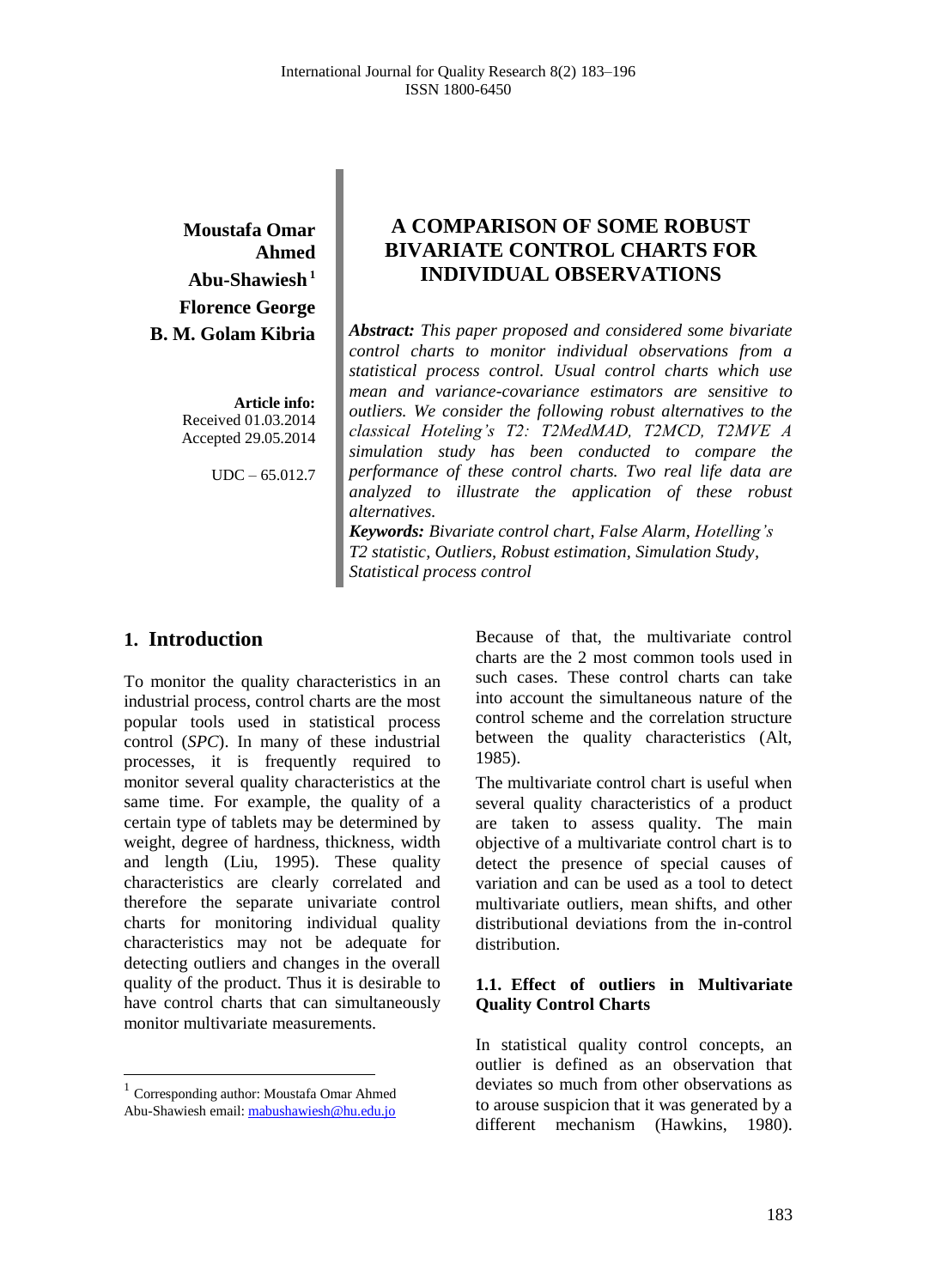

Outliers have a big influence on resulting estimates and cause any out-of-control observations to remain undetected.

Outliers can be detected by using univariate or multivariate methods. When, there are more than one outliers the detection situation becomes more difficult due to masking and swamping (Rousseeuw and van Zomeren, 1990). Masking occurs when we fail to detect the outliers while swamping occurs when observations are incorrectly declared as outliers. The identification of outliers in multivariate cases is more difficult than in the univariate case. For instance, the simple graphical methods that can be used to detect outliers in a single dimension are often not available in higher dimensions.

Outliers can heavily influence the estimation of the variance-covariance matrix and subsequently the parameters or statistics that are needed to be derived from it. Hence, a robust estimate of the variance-covariance matrix that will not be affected by outliers is required to obtain valid and reliable results (Hubert and Engelen, 2007). The modern strategy for dealing with masking in the univariate case is to substitute the sample mean and variance with sample median, *MED*, and median absolute deviation from the sample median, *MAD*, respectively (Wilcox and Keselman 2003; Abu-Shawiesh *et al.*, 2009). In multivariate case a popular strategy is to make multivariate approaches more robust by replacing the location and the scale estimators with measures of central tendency and dispersion that are resistant to outliers.

#### **1.2. Constructing the control chart using the Hotelling's T2 Statistic**

The Hotelling T2 statistic has widely been used in constructing the multivariate control charts to monitor the individual or subgroups observations. However, it is not robust. In the construction of such control charts, Alt (1985) has defined two phases: Phase I and II. In Phase I, a historical data set of observations is analyzed to determine

whether a process is in-control and to estimate the parameters of the in-control process, the control limits and to identify and eliminate multivariate outliers. In Phase II, the estimations and control limits are used to check the data obtained during the industrial process for detecting any departure from the parameter estimates and, as noted by (Woodall *et al.,* 2004), it is important to distinguish between Phase I and Phase II methods and applications.

To construct the control chart using Hotelling's T2 statistic, let us assume that  $X_i = (X_{i1}, X_{i2}, ..., X_{i p})^t$  denote a *p* x 1 vector that represents the *p* quality characteristics of the *i*th observation, and  $i=1, 2, \ldots, n$ , where *n* is the sample size. We also assume that the **X**ij's are iid  $N_p = (\mu, \Sigma)$  when the process is in-control. If the process parameter values are unknown, data will be collected when the process in-control. Then, the mean vector  $\mu$ and the variance-covariance matrix  $\Sigma$  will be replaced respectively by  $\bar{X}$  and **S**, where  $\overline{X}$  is the sample mean vector and S is the sample variance-covariance matrix.

The Hotelling's T2 control chart is then constructed using these estimated parameters. As mentioned before, the control chart is first used to test retrospectively whether the process was in-control (Phase I), then after the initial control chart has been established, the resulted control chart can be used to monitor the process on-line, that is, the values of individual observation are plotted one-at-a time on the chart as each new observation is obtained (Phase II). In this paper, we will consider control charts in Phase I. The statistic plotted on the Hotelling's  $T^2$  control chart for each initial observations is calculated as follows:

$$
T_i^2 = (X_i - \bar{X})^t S^{-1} (X_i - \bar{X}),
$$
  
\n $i = 1, 2, 3, ..., n$  (1)

where  $\bar{X}$  and  $S$  are the sample mean vector and sample variance covariance matrix. Then the UCL of this control would be: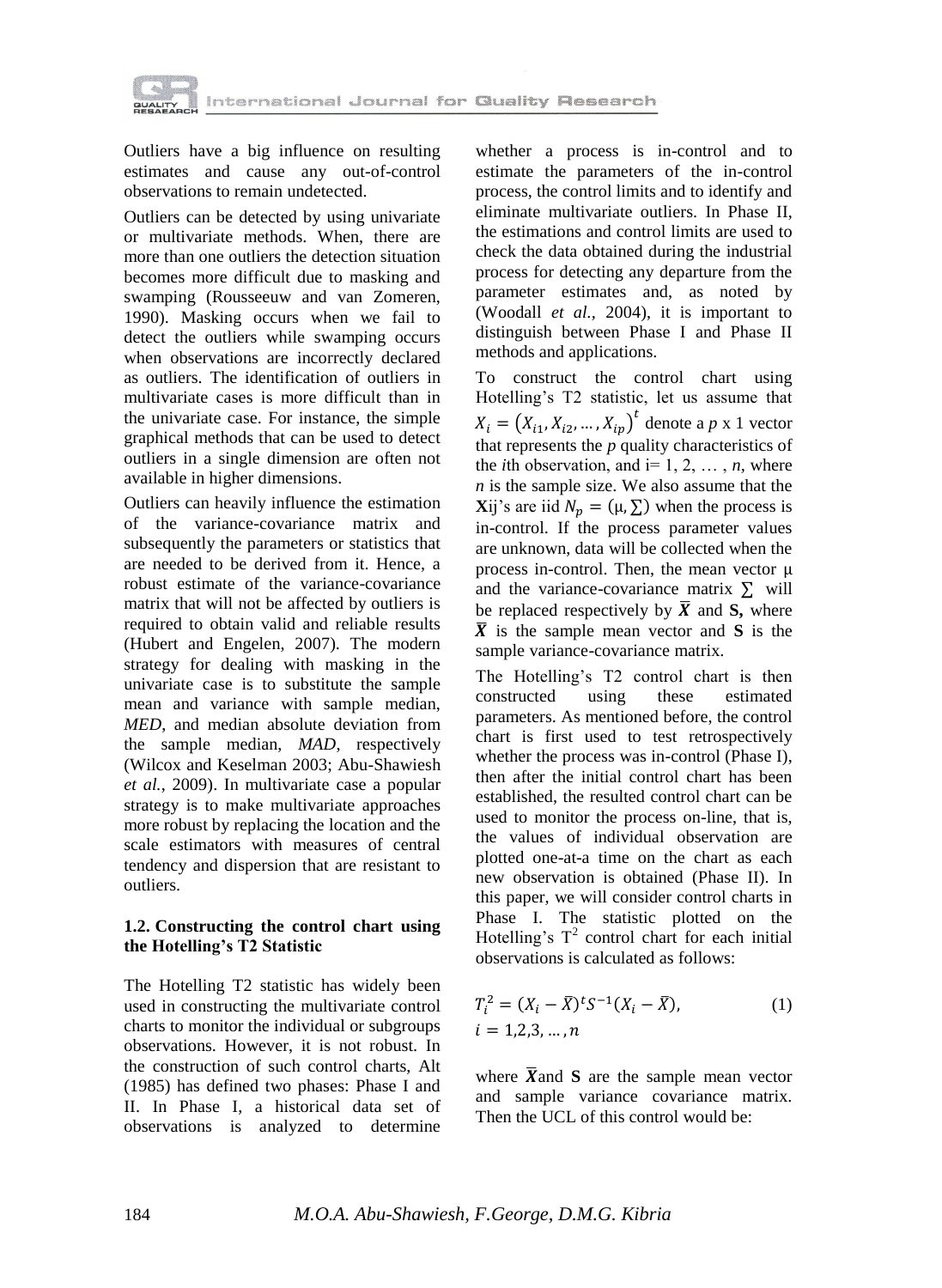

$$
UCL_{T^2} = \frac{p(n-1)}{(n-p)} F_{p,n-p}
$$
 (4)

where  $F_{v_1, v_2, a}$  is the  $(1 - \alpha)^{th}$  percentile point of the F distribution with v1 and v2 degrees of freedom, and  $\alpha$  is the desired false alarm probability. The lower control limit (LCL) is usually set to zero.

### **1.3. Robust Alternatives to Hotelling's T2 Control Chart**

Robust estimation has been a useful approach in statistics due to good properties shown under some deviations of distributional assumptions and existence of outliers. Johnson (1987) found that the traditional Hotelling's  $T^2$  statistic cannot resist the departure from the normal distribution. Moreover, Croiser (1988) mentioned that the robustness against the multiple outliers is necessary in the multivariate quality control. Likewise, Brooks (1985) took notice about the outliers; these data errors increase in case of the development of manufacturing system because of the huge collecting of data. It is now evident that the Hotelling's  $T^2$  statistic, which is based on the classical estimators, is easily affected by outliers (Rousseeuw and Leroy, 2003; Sullivan and Woodall, 1996). There have been many robust methods of estimating the variance-covariance matrix of a multivariate data. Such methods include Minimum Volume Ellipsoid (*MVE*), Minimum Covariance Determinant (*MCD*), S-Estimator, M-Estimator and Orthogonalized Gnanadesikan-Kettering (*OGK*) methods. Using these robust methods, various alternatives to Hotelling's  $T<sup>2</sup>$  have been proposed in order to avoid the negative effect of outliers on the control chart's behavior. Oyeyemi and Ipinyomi (2010) proposed a robust method for estimating covariance matrix for multivariate data.

Surtihadi (1994) used the median as a robust location estimator. He constructed a robust bivariate control chart based on the bivariate sign tests of Blumen and Hodges. Moreover, he found that this control chart needs fewer assumptions than the traditional control chart. Also, it needs the underlying distribution to be continuous and symmetric; as a result, this control chart has a good protection in the presence of the extreme data error.

Vargas (2003) proposed a control chart based on robust estimators of location and dispersion using the minimum volume ellipsoid (*MVE*) estimators. Simulation studies showed that the robust Hotelling's  $T^2$ statistic that are using the minimum volume ellipsoid (*MVE*) estimators are efficient in detecting the multiple outliers and can deal with the masking effect.

Jensen *et al.* (2007) studied the high breakdown estimation method based on most popular robust estimators the minimum volume ellipsoid (*MVE*) and the minimum covariance determinant (*MCD*). They determined which estimator of them is better to use in the robust control charts in terms of detection of multiple outliers.

Vargas and Lagos (2007) compared four multivariate control charts for process dispersion and among the schemes compared, a new control chart based on robust estimation of the variance-covariance matrix proved to be very effective in detecting changes in the process dispersion matrix.

Alfaro and Ortega (2008) proposed a new alternative robust Hotelling's  $T^2$  controlled charts to the traditional Hotelling's  $T^2$ control charts. They replaced the sample mean vector in the traditional Hotelling's  $T^2$ statistic by the trimmed mean vector, and the variance covariance matrix by the trimmed variance covariance matrix to construct the alternative robust Hotelling's  $T^2$  statistic. They concluded that the new robust Hotelling's  $T^2$  statistic is more effective in detection outliers.

Alfaro and Ortega (2009) has developed four alternatives robust Hotelling's  $T^2$  charts to the traditional Hotelling's  $T^2$  chart, these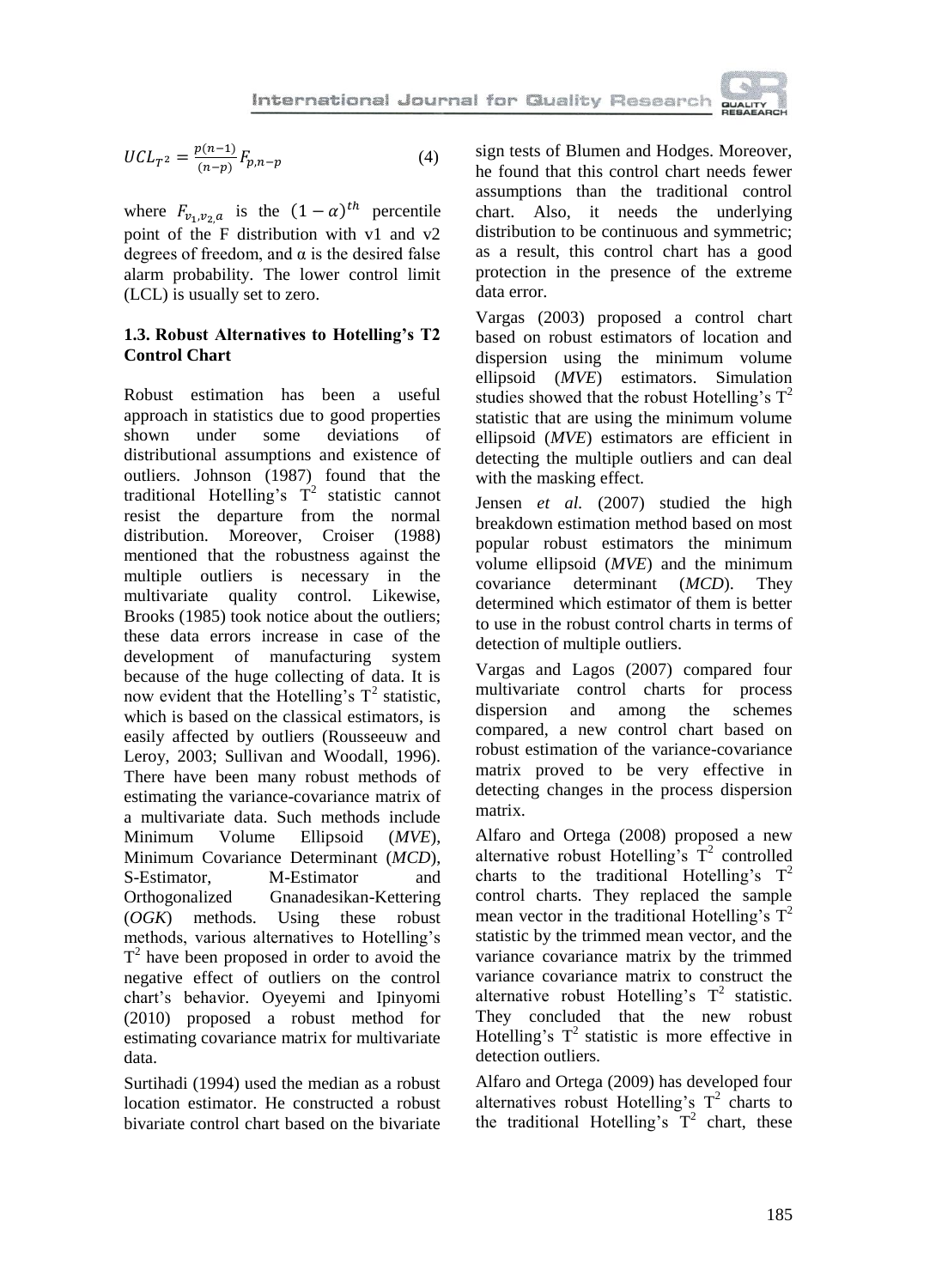

proposed control charts used minimum volume ellipsoid (*MVE*) estimator, minimum covariance determinant (*MCD*) estimator, reweighted *MCD* estimator and the trimmed mean estimator. They concluded that the robust alternatives Hotelling's  $T^2$  charts behaved better than the traditional Hotelling's  $T^2$  charts in the presences of outliers. Furthermore, they recommended using the Robust Hotelling's  $T^2$  charts that depend on the trimmed mean and the modified of the *MCD* estimators when the amount of outliers is small. They also recommended using the other two robust Hotelling's T 2 statistic of *MVE* and *MCD*  when the detection of outliers is more important.

Abu-Shawiesh and Abdullah (2001) developed a new robust Shewart-type control chart for monitoring the location of a bivariate process and examine its behavior based on the Hodges-Lehamnn and Shamos-Bickel-Lehmann estimators. A numerical example is given to illustrate the use of the proposed method. Its performance was investigated using a simulation study.

Abu-Shawiesh *et al.* (2012) proposed a new bivariate control chart for *m* sub-groups based on the robust estimators as an alternative to the Hotelling's  $T^2$  control chart. The location vector and the variancecovariance matrix for the new control chart are obtained using the sample median, the median absolute deviation from the sample median, and the comedian estimator. The performance of the proposed 6 method in detecting outliers is evaluated and compared with the Hotelling's  $T^2$  method by using a Monte-Carlo simulation study.

In some industrial setting we come across with individual observations. This situation occurs frequently in the chemical and process industries. Since these industries frequently have multiple quality characteristics that must be observed, multivariate control chart with individual observation would be of interest in these situations (Montgomery, 2009). Since Alfero

and Ortega (2009) suggested MVE and MCD among four methods and Abu-Shewiesh *et al.* (2012) proposed  $T_M^2$ for *m* sub-groups, this paper make an attempt to consider several bivariate control charts, namely, Hotelling's  $T^2$ ,  $T^2_{\text{MEDMAD}}$ ,  $T^2_{\text{MVE}}$ , and  $T_{\text{MCD}}^2$  to monitor individual observations. The organization of the paper is as follows. The proposed bivariate robust control chart along with the other two methods are discussed in section 2. To compare the performance of the proposed robust control chart, a simulation study has been conducted in section 4. To illustrate the use of the proposed methods, two real life data examples are analyzed in section 4. Section 5 ends up with some conclusions.

## **2. Bivariate Robust Control Charts**

In this section we will review several bivariate control charts, namely, Hotelling's  $T^2$ ,  $T_{\text{MEDMAD}}^2$ ,  $T_{\text{MVE}}^2$ , and  $T_{\text{MCD}}^2$  to monitor individual observations.

#### **2.1. The proposed Robust Bivariate Robust Control Chart**

Following Abu-Shawiesh *et al.* (2012), we present the algorithm for the robust bivariate control chart. We assume that the process characteristics  $(X_1, X_2)$  are generally correlated and follow some symmetric and continuous bivariate distribution. The null hypothesis, H0, represents the state of statistical control. In particular, the hypothesis of interest would be:

$$
H_0: (\mu, \nu) = (\mu_0, \nu_0)
$$
  
vs  

$$
H_1: (\mu, \nu) \neq (\mu_0, \nu_0)
$$
 (3)

where  $(\mu, \nu)$  is the median estimator of the process. We also assume, without loss of generality, that the in-control median  $(\mu_0, \nu_0) = (0,0)$ . Our proposed control chart constitutes the plotting of the  $T_M^2$ statistic computed from successive random samples from the process. The process is in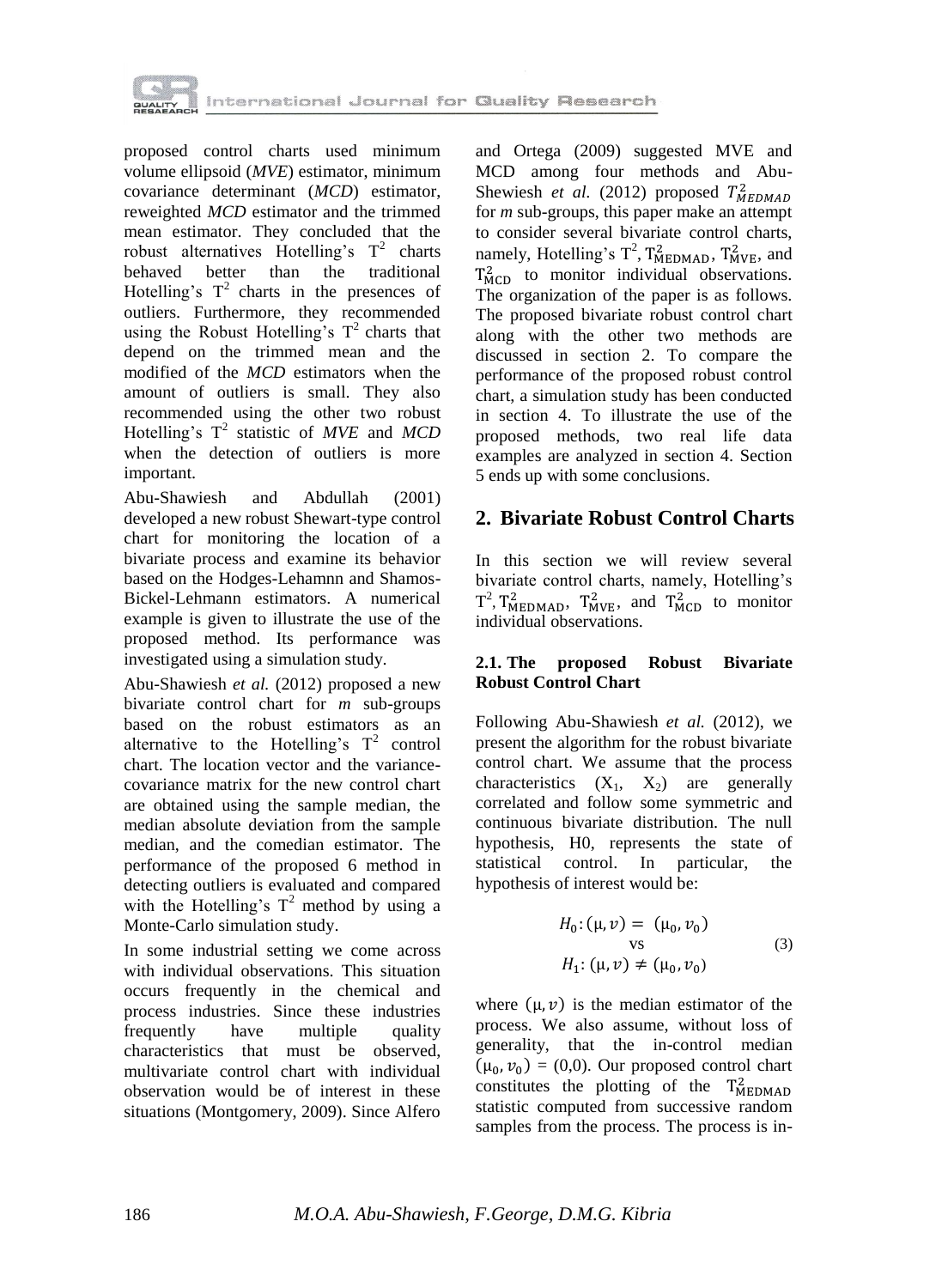control if the plots are within the control region defined by the acceptance region of the test. This control region is specified by 7 an upper control limit, UCL, where UCL is defined as the  $(1 - \alpha)100^{th}$  percentile of the associated statistic under the null hypothesis and  $\alpha$  is the probability of a false alarm. For our proposed method, the null hypothesis,  $H_0$ , is rejected if the value of the statistic  $T_{\text{MEDMAD}}^2$  is too large. That is, for the significance level,  $\alpha$ , H<sub>0</sub>, is rejected if  $T_{\text{MEDMAD}}^2 > T_\alpha$  where  $T_\alpha$  is the  $(1 - \alpha)1$ percentile of the statistic  $T_{\text{MEDMAD}}^2$  under the null hypothesis,  $H<sub>0</sub>$ , and it will represent the UCL value. This value will be determined later by a simulation study for different values of sample size n and significance level α. Suppose that we have p variables  $x_1$ ,  $x_2, \ldots, x_n$ . Each variable consists of *n* observations. In this paper the value of p considered 2, then using individual observation we do the following:

1) Calculate the MED estimators as follows:

$$
MED = [MEDj]_{2x1}, j=1,2
$$

2) Calculate the MAD estimators as follows:

$$
MAD_j = 1.4826 \text{ med}\{|X_{ij} - \text{med}\{x_i\}|\},
$$
  
i=1,2,...,n; j=1,2

3) The 2-by-2 sample variance-covariance matrix for the two variables  $X_1$  and  $X_2$  can be constructed as follows:

$$
S_{MAD} = \begin{bmatrix} (MAD(X_1))^{2} & COM(X_1, X_2) \\ COM(X_1, X_2) & (MAD(X_2))^{2} \end{bmatrix}
$$

which is robust and positive definite matrix. The diagonal elements are the square of the MAD of  $X_i$  that is,  $MAD_i^2 = MAD_{ii}$  and  $COM(X_1, X_2)$  $= MED[(X_{1i} - MED{X_{11}, X_{12}, ..., X_{1n}})(X$  $-MED{X_{21}, X_{22}, ..., X_{2n}}$ 

4) Calculate the inverse of the matrix  $S_{MAD}$ , that is  $S_{MAD}^{-1}$ .

5) Determine the statistic,  $T_M^2$  $(x_i - MED)^{t}S_{MAD}^{-1}(x_i - MED),$  $1.2,...,n$ 

6) The control limits will be determined through a Monte-Carlo simulation study.

7) Plot the values of the statistic  $T_{MEDMAD}^2$ , on the control chart.

8) If any value of  $T_{MEDMAD_i}^2$  is falling outside the control limits, then the process is considered to be an out of control.

#### **2.2. Robust MVE Control Chart**

Following Jensen *et al.* (2007) and Vargas (2003), a robust alternative to Hotelling  $T^2$ statistic is defined as

$$
T_{MVE_i}^2 = (x_i - \bar{X}_{MVE})^t S_{MVE}^{-1} (X_i - \bar{X}_{MVE})
$$

where  $\bar{X}_{MVE}$  and  $S_{MVE}$  are MVE mean vector and scale estimators respectively**.** The statistical software R is used to calculate MVE estimates based on a genetic algorithm. The computing program is available from the authors upon request. More details on MVE method we refer Vargas (2003), Jensen *et al.* (2007) and Alfaro and Ortega (2009) among others.

Following Jensen *et al*. (2007) and Vargas (2003), a robust alternative to Hotelling  $T^2$ statistic is defined as

$$
T_{MCD_i}^2 = (x_i - \bar{X}_{MCD})^t S_{MCD}^{-1} (X_i - \bar{X}_{MCD})
$$

where  $\bar{X}_{MCD}$  and  $S_{MCD}$  are MDC location and scale estimators respectively**.** The statistical software R is used to calculate MVE estimates based on a genetic algorithm. The computing program is available from the authors upon request. More details on MCD method we refer Vargas (2003), Jensen *et al*.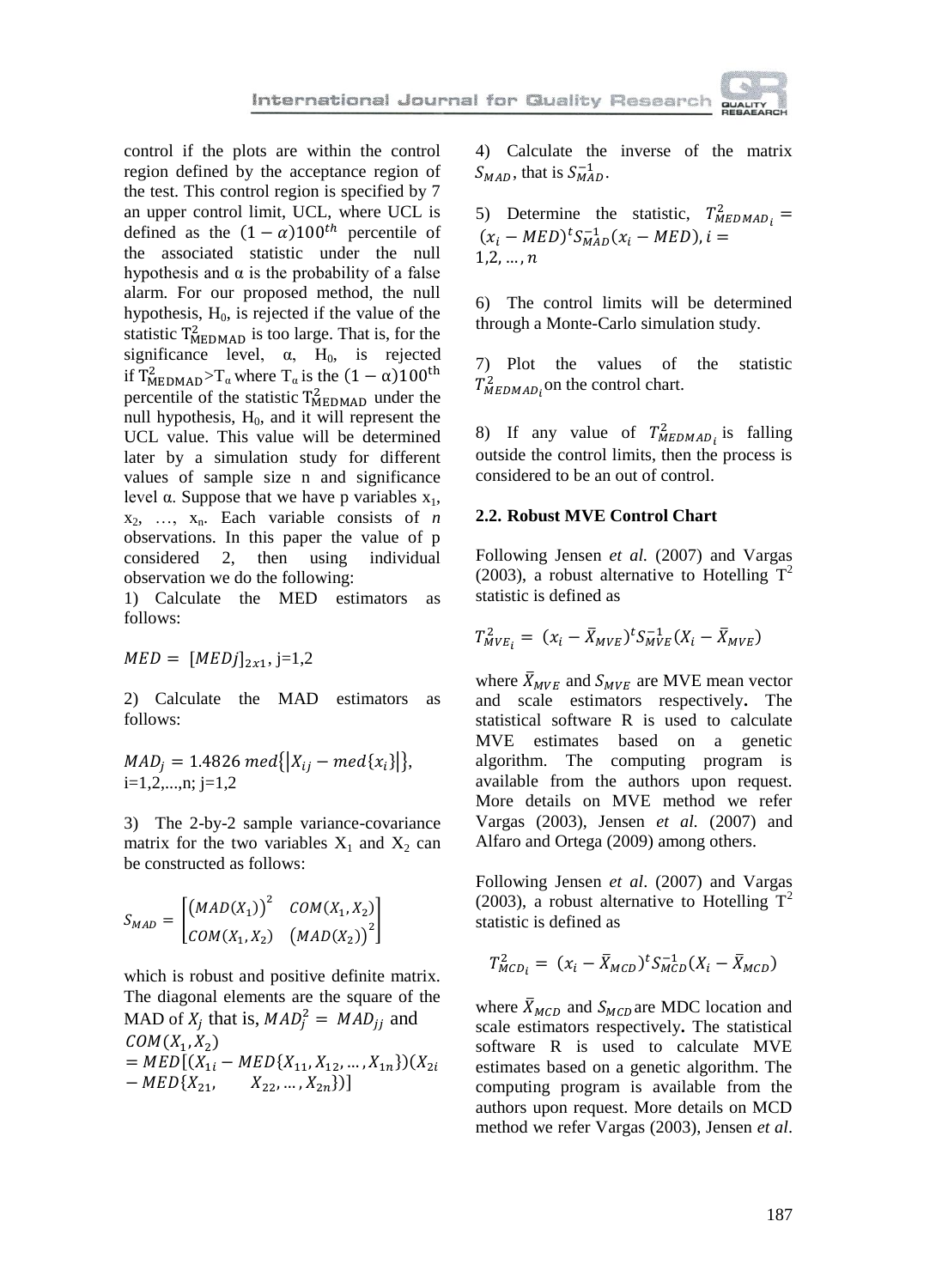

(2007) and Alfaro and Ortega (2007) among others.

# **3. The Simulation Study**

Since, the distributions of  $T_{\text{MEDMAD}}^2$ ,  $T_{\text{M}}^2$ and  $T_{MCD}^2$ are not known, a theoreticalcomparison among different methods are not possible, a simulation study has beenconducted to compare the performance of the three robust methods. We used the *R* software to conduct this simulation.

## **3.1. The General Simulation and Results**

The simulation series considered the bivariate normal distribution for sample sizes  $n = 25$ , 50 and 100. Moreover, we considered the bivariate contaminated normal distribution (10% and 20%). Each simulation run consisted of 5000 replications of size n. The control limits were determined from the 5000 simulations, such that the false alarm probability is 0.05, which is widely used level of significance. We will consider the mean vector  $\mu = \begin{pmatrix} 0 \\ 0 \end{pmatrix}$  $\binom{0}{0}$  and the variance-covariance matrix  $\Sigma = \begin{pmatrix} 1 \\ 0 \end{pmatrix}$  $\boldsymbol{0}$ /. The simulated upper control limits (UCL) for all methods are given in Table 1. The lower control limits for all methods are set to zero. From Table 1 we observed that as sample size increase the control limits for all robust methods decrease, while the UCL for Hotelling's  $T^2$  remain almost the same. For very large sample size, one may expect a constant UCL for all methods. However, the upper limit of  $T_{\text{MEDMAD}}^2$  is close to Hotelling  $T^2$  than MCD and MVE. The limits of  $T_M^2$  $T_{\text{MVE}}^2$  are very close to each other. It can also be noticed that the control limit of  $T_{MEDMAD}^2$  is between control limits of  $T^2$  and  $T_{MCD}^2/T_{MVE}^2$ .

|                |  | <b>Table 1:</b> The Simulated UCL for all $T^2$ |  |  |
|----------------|--|-------------------------------------------------|--|--|
| Control Charts |  |                                                 |  |  |

| Sample<br>Size(n) | $\mathbf{T}^2$ | $T_{\rm MCD}^2$ | $T_{MVE}^2$ | $T_{\text{MEDMAD}}^2$ |
|-------------------|----------------|-----------------|-------------|-----------------------|
| 25                | 5.989          | 13.488          | 14.257      | 7.724                 |
| 50                | 5.987          | 9.271           | 9.656       | 6.705                 |
| 100               | 5.96           | 7.57            | 7.77        | 6.28                  |

#### **3.2. Simulation with Outliers**

The probability of detecting a change depends on the values of  $\mu_1, \Sigma_0$  and  $\Sigma_1$  but it does not depend on the value of  $\mu_0$ , therefore, we can, without loss of generality, use  $\mu_0 = \begin{pmatrix} 0 \\ 0 \end{pmatrix}$  $\binom{0}{0}$ . We consider the proportion of outliers (ε) as 0, 0.1 and 0.2. We use  $5000$ replications for different sample sizes where  $n = 15, 25, 50,$  and 100. We have used  $\alpha$ =0.05 for the simulation study. We calculated the percentage of detection of all outliers and the percentage of false alarms in parentheses which is estimated as the proportion of statistic values that are above the control limits in the 5000 replications. To perform the simulation study with outliers, we consider the following three cases:

### a) **Independent Variables**

In this case, the two variables (*Quality Characteristics*)  $x_1$  and  $x_2$  are assumed to be independent. The contaminated normal model considered is as follows:

$$
CN = (1 - \varepsilon)N(0, I_2) + \varepsilon N(\mu_1, I_2) \tag{4}
$$

where we consider  $\mu_1$  to be a vector of size 2. Its elements are all 0 (there is no change) or 3 or 5 and  $I_2$  is the identity matrix of size 2, that is, there are different sized changes in the average of the two independent variables  $X_1$  and  $X_2$ . The results of this simulation study are given in Table 2.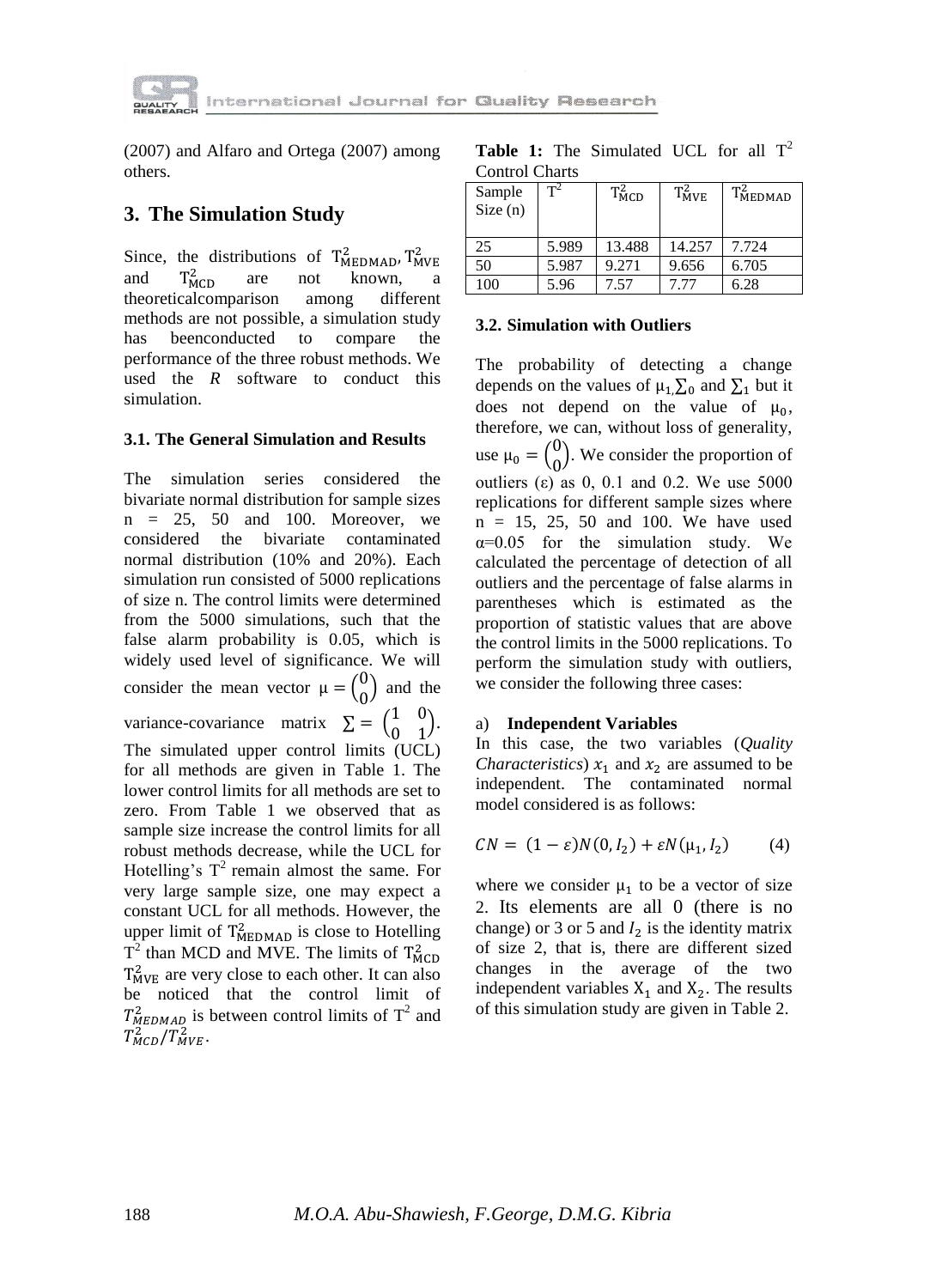International Journal for Quality Research



| <b>Sample</b> | ε            | $\mu_1$ | $\text{T}^2$ | $T_{MCD}^2$ | $T_{MVE}^2$ | $T_{MEDMAD}^2$ |
|---------------|--------------|---------|--------------|-------------|-------------|----------------|
| Size (n)      |              |         |              |             |             |                |
| 25            | $\Omega$     | (0,0)   | 4.92         | 5.04        | 4.96        | 4.88           |
|               | 0.1          | (3,3)   | 44.5(2.7)    | 73.3(3.4)   | 74.2(3.4)   | 73.9(2.7)      |
|               |              | (5,5)   | 57.2(2.2)    | 98.9(3.5)   | 99.5(3.4)   | 98.9(2.5)      |
|               | 0.2          | (3,3)   | 19.5(2.4)    | 57.8(2.4)   | 59.6(2.6)   | 46.8(1.3)      |
|               |              | (5,5)   | 23.2(2.0)    | 96.9(2.1)   | 96.9(2.2)   | 87.3(1.1)      |
| 50            | $\Omega$     | (0,0)   | 4.99         | 5.11        | 5.14        | 4.91           |
|               | 0.1          | (3,3)   | 49.6(2.3)    | 85.6(3.2)   | 88.1(3.3)   | 83.8(2.3)      |
|               |              | (5,5)   | 67.7(1.8)    | 100(3.4)    | 100(3.5)    | 100(2.4)       |
|               | 0.2          | (3,3)   | 19.4(2.2)    | 73.3(2.0)   | 76.1(2.2)   | 55.6(1.0)      |
|               |              | (5,5)   | 23.6(1.9)    | 99.8(2.3)   | 99.9(2.4)   | 96.3(0.9)      |
| 100           | $\mathbf{0}$ | (0,0)   | 5.04         | 5.15        | 5.17        | 5.17           |
|               | 0.1          | (3,3)   | 53.0(2.3)    | 92.5(3.8)   | 93.4(3.8)   | 87.7(2.4)      |
|               |              | (5,5)   | 74.6(1.9)    | 100(3.9)    | 100(3.9)    | 100(2.3)       |
|               | 0.2          | (3,3)   | 20.0(2.1)    | 83.9(2.6)   | 86.7(2.6)   | 62.1(0.9)      |
|               |              | (5,5)   | 22.2(1.9)    | 100(3.0)    | 100(2.9)    | 99.2(0.8)      |

**Table 2.** Percentage of Detection of all Outliers and the Percentage of False Alarms (within parenthesis) for all methods

From Table 2 we observe that if the variables are assumed to be independent and the outliers are present, the proposed robust method,  $T_{\text{MCD}}^2$  and  $T_{\text{MVE}}^2$  perform better than the Hotelling's  $T^2$  control chart in the sense of high power. The Hotelling's  $T^2$  has the lower false alarm rate compare to MCD and MVE. However, its power is the worse among four methods. Our proposed robust method  $T_{\text{MEDMAD}}^2$  has the lowest false alarm rate while keeping high power similar to  $T_{MVE}^2$  and  $T_{MCD}^2$ .

#### b) **Correlated Variables**

In this case, two variables,  $x_1$  and  $x_2$  are assumed to be correlated. The contaminated

normal model considered is as follows:

$$
CN = (1 - \varepsilon)N(0, \Sigma_0) + \varepsilon N(\mu_1, \Sigma_0) \qquad (5)
$$

where we consider  $\mu_1$  to be a vector of size 2 where the elements of the vector are all 0 (there is no change) or 5, which shows outliers (*observations out of control*) in the two variables, and  $\Sigma_0$  to be a matrix of size 2 given as  $\Sigma_0 = \begin{pmatrix} 1 \\ 0 \end{pmatrix}$  $\begin{pmatrix} 1 & 0.5 \\ 0.9 & 1 \end{pmatrix}$ . This value of is used in order to analyze whether the correlation coefficient level affects the detection probability. The results of this simulation study are given in Table 3.

| <b>Sample</b> | ε   | $\mu_1$ | $T^2$     | $T_{\rm MCD}^2$ | $T_{MVE}^2$ | $T_{\text{MEDMAD}}^2$ |
|---------------|-----|---------|-----------|-----------------|-------------|-----------------------|
| Size $(n)$    |     |         |           |                 |             |                       |
| 25            |     | (0,0)   | 4.92      | 5.04            | 4.96        | 4.88                  |
|               | 0.1 | (3,3)   | 44.5(2.7) | 73.3(3.4)       | 74.2(3.4)   | 73.9(2.7)             |
|               |     | (5,5)   | 57.2(2.2) | 98.9(3.5)       | 99.5(3.4)   | 98.9(2.5)             |
|               | 0.2 | (3,3)   | 19.5(2.4) | 57.8(2.4)       | 59.6(2.6)   | 46.8(1.3)             |
|               |     | (5,5)   | 23.2(2.0) | 96.9(2.1)       | 96.9(2.2)   | 87.3(1.1)             |
| 50            |     | (0,0)   | 4.99      | 5.11            | 5.14        | 4.91                  |
|               | 0.1 | (3,3)   | 49.6(2.3) | 85.6(3.2)       | 88.1(3.3)   | 83.8(2.3)             |

**Table 3.** Percentage of Detection of all Outliers and the Percentage of False Alarms for all methods Methods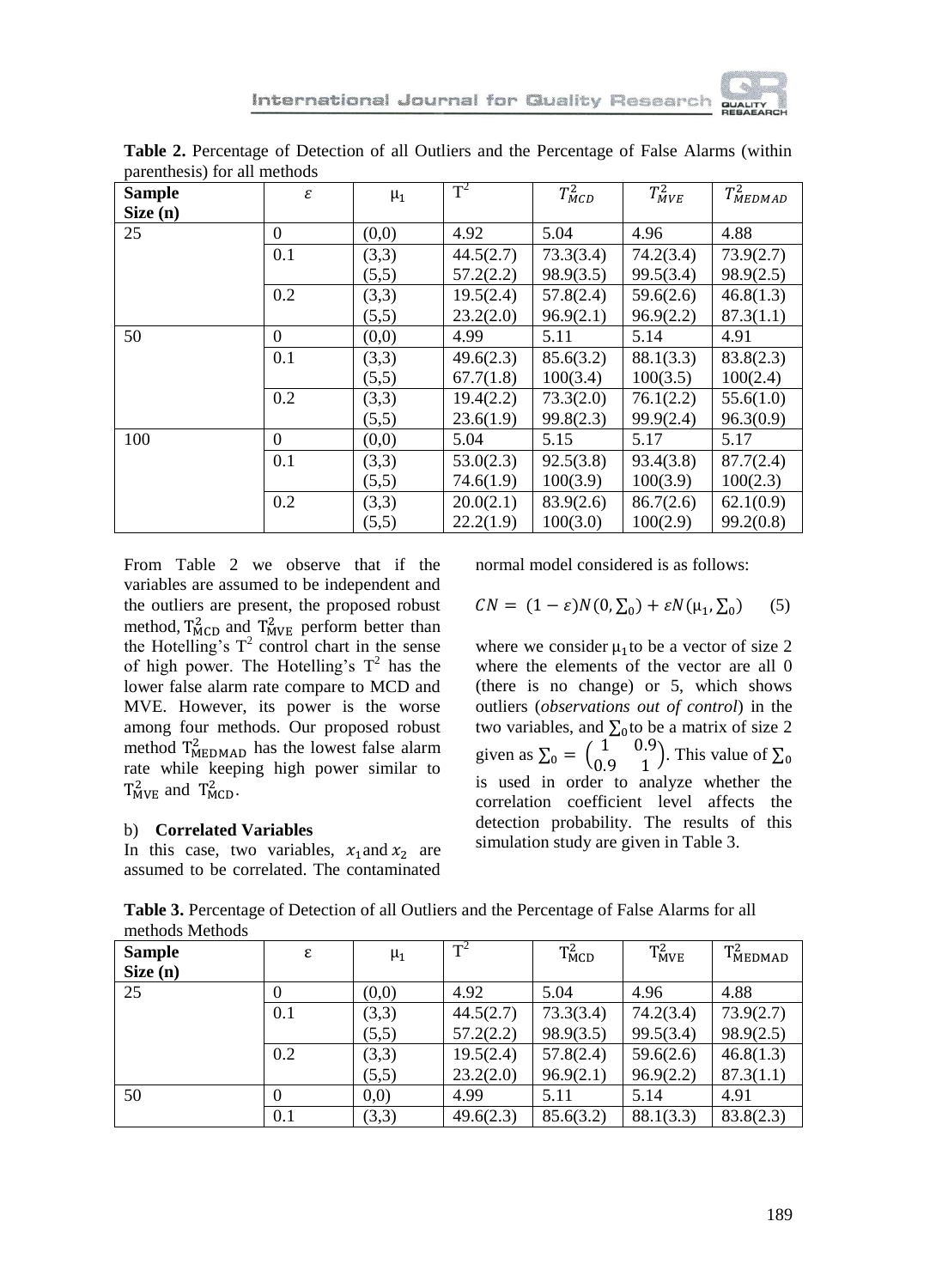

tternational Journal for Quality Research

|     |     | (5,5) | 67.7(1.8) | 100(3.4)  | 100(3.5)  | 100(2.4)  |
|-----|-----|-------|-----------|-----------|-----------|-----------|
|     | 0.2 | (3,3) | 19.4(2.2) | 73.3(2.0) | 76.1(2.2) | 55.6(1.0) |
|     |     | (5,5) | 23.6(1.9) | 99.8(2.3) | 99.9(2.4) | 96.3(0.9) |
| 100 |     | (0,0) | 5.04      | 5.15      | 5.17      | 5.17      |
|     | 0.1 | (3,3) | 53.0(2.3) | 92.5(3.8) | 93.4(3.8) | 87.7(2.4) |
|     |     | (5,5) | 74.6(1.9) | 100(3.9)  | 100(3.9)  | 100(2.3)  |
|     | 0.2 | (3,3) | 20.0(2.1) | 83.9(2.6) | 86.7(2.6) | 62.1(0.9) |
|     |     | (5,5) | 22.2(1.9) | 100(3.0)  | 100(2.9)  | 99.2(0.8) |

From Table 3 we observe that if the variables are assumed to be correlated and the outliers are present, the  $T_{\text{MEDMAD}}^2$ ,  $T_{\text{M}}^2$ and  $T_{\text{MVE}}^2$  perform better than the Hotelling's  $T<sup>2</sup>$  control chart in the sense of high power. The Hotelling's  $T^2$  has the lower false alarm rate compare to MCD and MVE. However, its power is the worse among four methods. For small contamination,  $T_{\text{MEDMAD}}^2$ , method has the lowest false alarm rate and the highest power. However, in other situations the powers are comparable to MVE and MCD.

### c) **Correlated Variables and Regression Outliers**

Here, the two variables  $x_1$  and  $x_2$  are assumed to be correlated and regression

outliers are introduced. The contaminated normal model considered is as follows:

$$
CN = (1 - \varepsilon)N(0, \Sigma_0) + \varepsilon N(\mu_1, \Sigma_1) \tag{6}
$$

where we consider  $\Sigma_0$  to be a matrix of size 2 given as  $\Sigma_0 = \begin{pmatrix} 1 \\ 0 \end{pmatrix}$  $\begin{pmatrix} 1 & 0.9 \\ 0.9 & 1 \end{pmatrix}$  and  $\mu_1$  to be a vector of size 2 where the elements of the vector are all 0 (*there is no change*) or 5, or a vector of size 2 with a -1.5 and for the other values, which shows regression outliers, and  $\Sigma_1$  to be a matrix of size 2 given as  $^{0}$  $\begin{pmatrix} 0 & 0 \\ 0 & 0 \end{pmatrix}$ . This case of comparison is known as regression outliers. Results of this simulation study are given in Table 4.

**Table 4.** Percentage of Detection of all Outliers and the Percentage of False Alarms for all methods

| <b>Sample</b> | ε        | $\mu_1$ | $T^2$     | $T_{MCD}^2$ | $T_{MVE}^2$ | $T_{\text{MEDMAD}}^2$ |
|---------------|----------|---------|-----------|-------------|-------------|-----------------------|
| Size (n)      |          |         |           |             |             |                       |
| 25            | $\theta$ | (0,0)   | 4.8       | 4.8         | 4.8         | 4.7                   |
|               | 0.1      | (3,3)   | 59.7(2.0) | 98.8(3.4)   | 98.9(3.4)   | 98.6(2.6)             |
|               |          | (5,5)   | 63.2(2.0) | 100(3.4)    | 100(3.4)    | 100(2.7)              |
|               | 0.2      | (3,3)   | 29.4(1.9) | 98.0(2.0)   | 98.2(2.0)   | 96.5(1.1)             |
|               |          | (5,5)   | 28.0(1.8) | 99.2(2.1)   | 99.2(2.2)   | 99.8(1.1)             |
| 50            | $\theta$ | (0,0)   | 5.0       | 5.2         | 5.2         | 5.1                   |
|               | 0.1      | (3,3)   | 63.8(1.8) | 99.4(3.2)   | 99.3(3.4)   | 99.2(2.3)             |
|               |          | (5,5)   | 71.3(1.6) | 100(3.4)    | 100(3.5)    | 100(2.3)              |
|               | 0.2      | (3,3)   | 30.6(1.7) | 99.3(2.2)   | 99.3(2.3)   | 98.0(0.8)             |
|               |          | (5,5)   | 29.0(1.7) | 100(2.2)    | 100(2.2)    | 100(0.8)              |
| 100           | $\theta$ | (0,0)   | 5.1       | 5.5         | 5.3         | 5.2                   |
|               | 0.1      | (3,3)   | 67.2(1.7) | 99.3(4.1)   | 99.4(4.0)   | 99.1(2.3)             |
|               |          | (5,5)   | 78.8(1.6) | 100(4.0)    | 100(4.0)    | 100(2.4)              |
|               | 0.2      | (3,3)   | 31.3(1.7) | 99.2(2.9)   | 99.2(2.9)   | 98.4(0.7)             |
|               |          | (5,5)   | 28.9(1.7) | 100(2.9)    | 100(2.8)    | 100(0.7)              |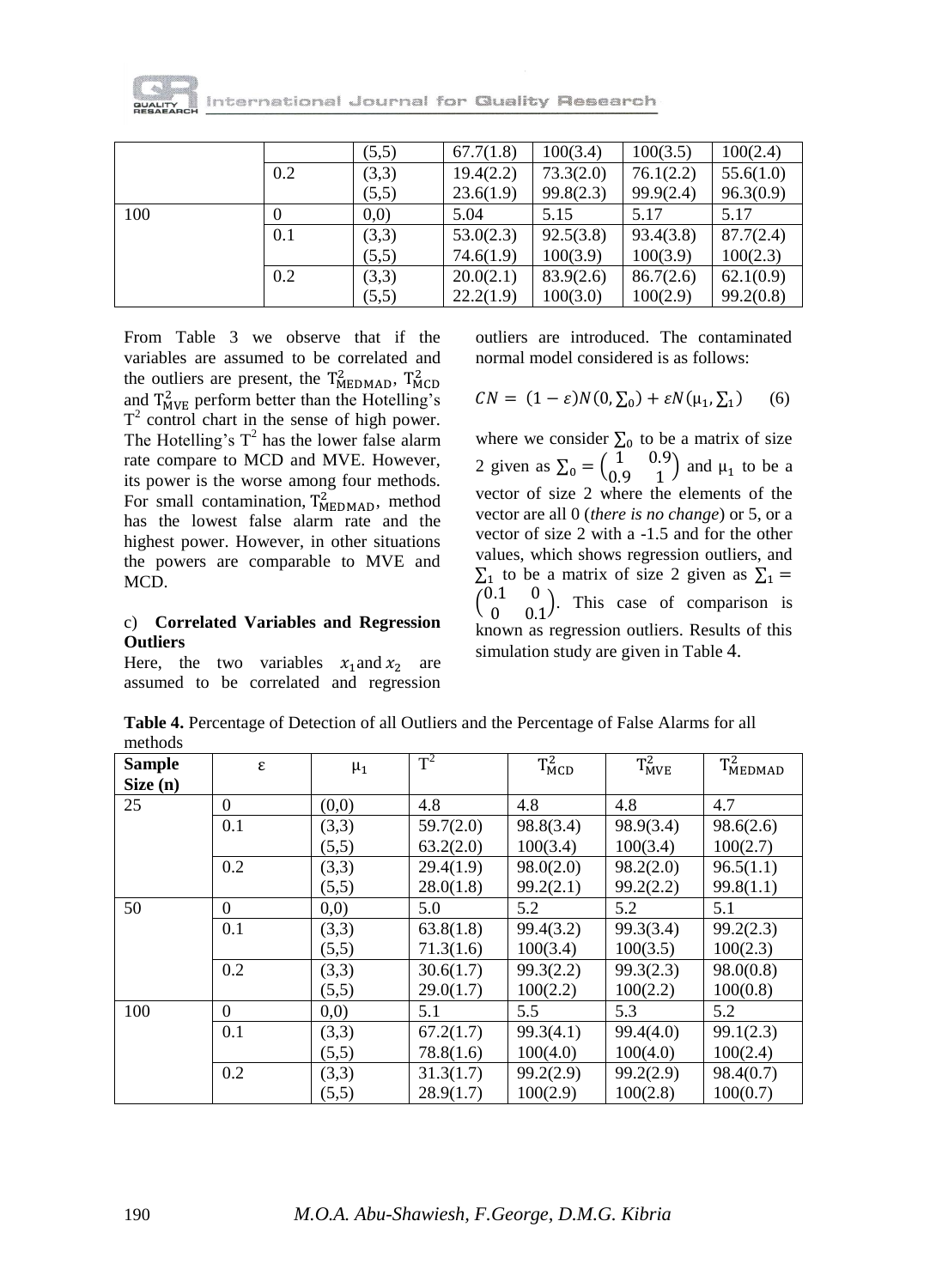From Table 4 we observe that if the variables are assumed to be correlated and the outliers are present, the  $T_{\text{MEDMAD}}^2$ ,  $T_{\text{MCD}}^2$  and  $T_{\text{MVE}}^2$  perform better than the Hotelling's  $T^2$  control chart in the sense of high power. The Hotelling's  $T^2$  has the lower false alarm rate compare to MCD and MVE.

However, its power is the worse among four methods. For all possible conditions, our proposed robust method, T2MEDMAD has the lowest false alarm rate and the highest power.

# **4. Applications**

To illustrate the procedure of the robust bivariate control charts, we will consider two real life data examples in this section.

### **4.1. Example 1**

Consider a production process data given by Quesenberry (2001). The original data consists of 11 quality variables (characteristics) and measured on 30 products form a production process. For our comaprison purposes we consider 25 observarions from the first two variables and provided them in Table 5. The first and fourth columns are the production numbers and second, third, fifth and sixth columns are the observed values of production quality variables  $(X_1, X_2)$ . The sample mean vectors and sample covarinace matrices for all methods are given in Table 6.

**Table 5.** Variable 1 ans 2 of Quesenberry (2001) data set.

| <b>Table 5.</b> Variable 1 ans 2 or Queschberry (2001) data set. |       |       |         |       |       |
|------------------------------------------------------------------|-------|-------|---------|-------|-------|
| Product                                                          | $X_1$ | $X_2$ | Product | $X_1$ | $X_2$ |
| Number                                                           |       |       | Number  |       |       |
|                                                                  | 0.567 | 60.6  | 14      | 0.458 | 61.1  |
| 2                                                                | 0.538 | 56.3  | 15      | 0.554 | 59.8  |
| 3                                                                | 0.53  | 59.5  | 16      | 0.469 | 58.6  |
| $\overline{4}$                                                   | 0.562 | 61.1  | 17      | 0.471 | 59.6  |
| 5                                                                | 0.483 | 59.8  | 18      | 0.457 | 59.7  |
| 6                                                                | 0.525 | 60.2  | 19      | 0.565 | 60.9  |
| 7                                                                | 0.556 | 60.8  | 20      | 0.664 | 60.2  |
| 8                                                                | 0.586 | 59.8  | 21      | 0.6   | 60.5  |
| 9                                                                | 0.547 | 60.2  | 22      | 0.586 | 58.4  |
| 10                                                               | 0.531 | 60.6  | 23      | 0.567 | 60.2  |
| 11                                                               | 0.581 | 59.8  | 24      | 0.496 | 60.2  |
| 12                                                               | 0.585 | 59.7  | 25      | 0.485 | 59.5  |
| -13                                                              | 0.54  | 60.5  |         |       |       |

**Table 6**. Sample mean vector and covariance matrix

| Method                | Mean            | Covarinace matrix   |
|-----------------------|-----------------|---------------------|
|                       | vector          |                     |
| Hotelling             | $0.540^{\circ}$ | 0.0015<br>0.0025    |
| $T^2$                 | 59.90           | 0.0025<br>1.0470.   |
| $T_{\text{MEDMAD}}^2$ | 0.540           | 0.0032<br>0.0025    |
|                       | 59.90           | 0.0032<br>0.4159    |
| $T_{MVE}^2$           | $0.540\,$       | 0.0127<br>0.0019    |
|                       | 59.90           | 0.3343<br>0.0127    |
| $T_{MCD}^2$           | $0.540\,$       | 0.0021<br>$-0.0038$ |
|                       |                 | 0.0038<br>0.4006    |

Using  $\alpha = 0.05$ , the upper control limits for the all  $T^2$ ,  $T_{\text{MEDMAD}}^2$ ,  $T_{\text{MVE}}^2$  and  $T_{\text{MCD}}^2$  control charts from Table 1 are found to be 5.989, 7.724, 14.257 and 13.480 respectively. The resulting control charts are given in Figure 1. From Figure 1, we can see that the sample number 2 is out of control by all methods. However, the sample number 22 is out of control by MEDMAD and MVE methods. The sample number 20 is out of control by Hotelling  $T^2$  statistic.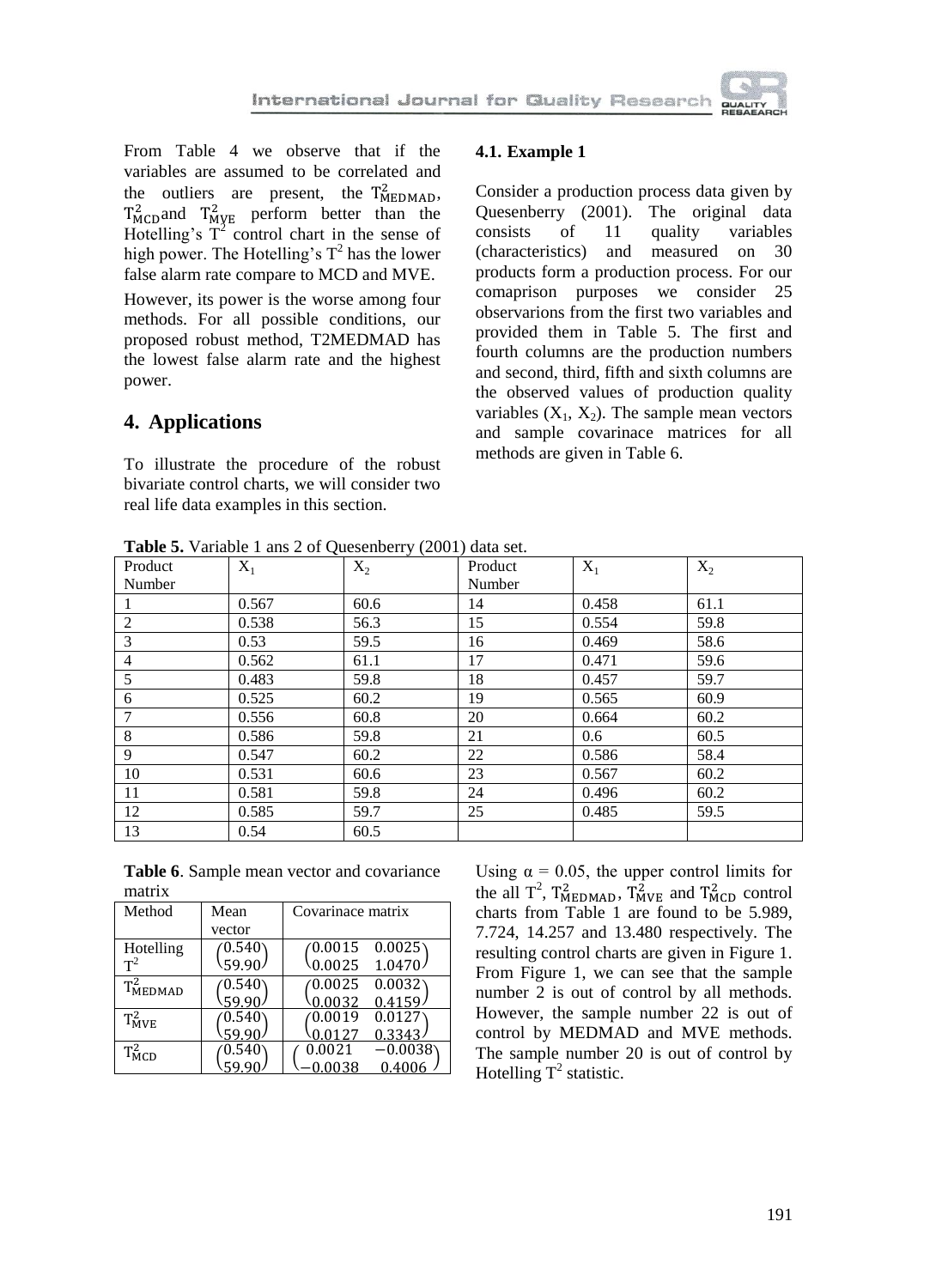



Figure 1. The Control Charts for production process data (Quesenberry, 2011) using the Hotelling's  $T^2$ ,  $T^2_{\text{MEDMAD}}$ ,  $T^2_{\text{MVE}}$  and  $T^2_{\text{MCD}}$  methods

### **4.2. Example 2**

Consider a production process data given by Montgomerry (2009). The original data consists of 4 quality variables (characteristics) and measured on 30 products form a production process. For our comaprison purposes we consider first 25 observarions from the first two variables and

provided them in Table 7. The first and fourth columns are the production numbers and second, third, fifth and sixth 15 columns are the observed values of production quality variables  $(X_1, X_2)$  The sample mean vectors and sample covarinace matrices for all methods are given in Table 8.

**Table 7.** Variable 1 ans 2 of Montgomery (2009) data set

| Product | .,<br>$\Lambda$ | $\mathbf v$<br>$\mathbf{A}_2$ | Product | $\Delta$                | $\mathbf{v}_2$ |
|---------|-----------------|-------------------------------|---------|-------------------------|----------------|
| Number  |                 |                               | Number  |                         |                |
|         | ΙU              | 20.7                          | 14      | ιv                      | 19.8           |
|         | 10.5            | 19.9                          | IJ      | 0.5                     | 19.2           |
|         | Q 7<br>, , ,    | 20                            | 16      | Q <sub>7</sub><br>, , , | 20.1           |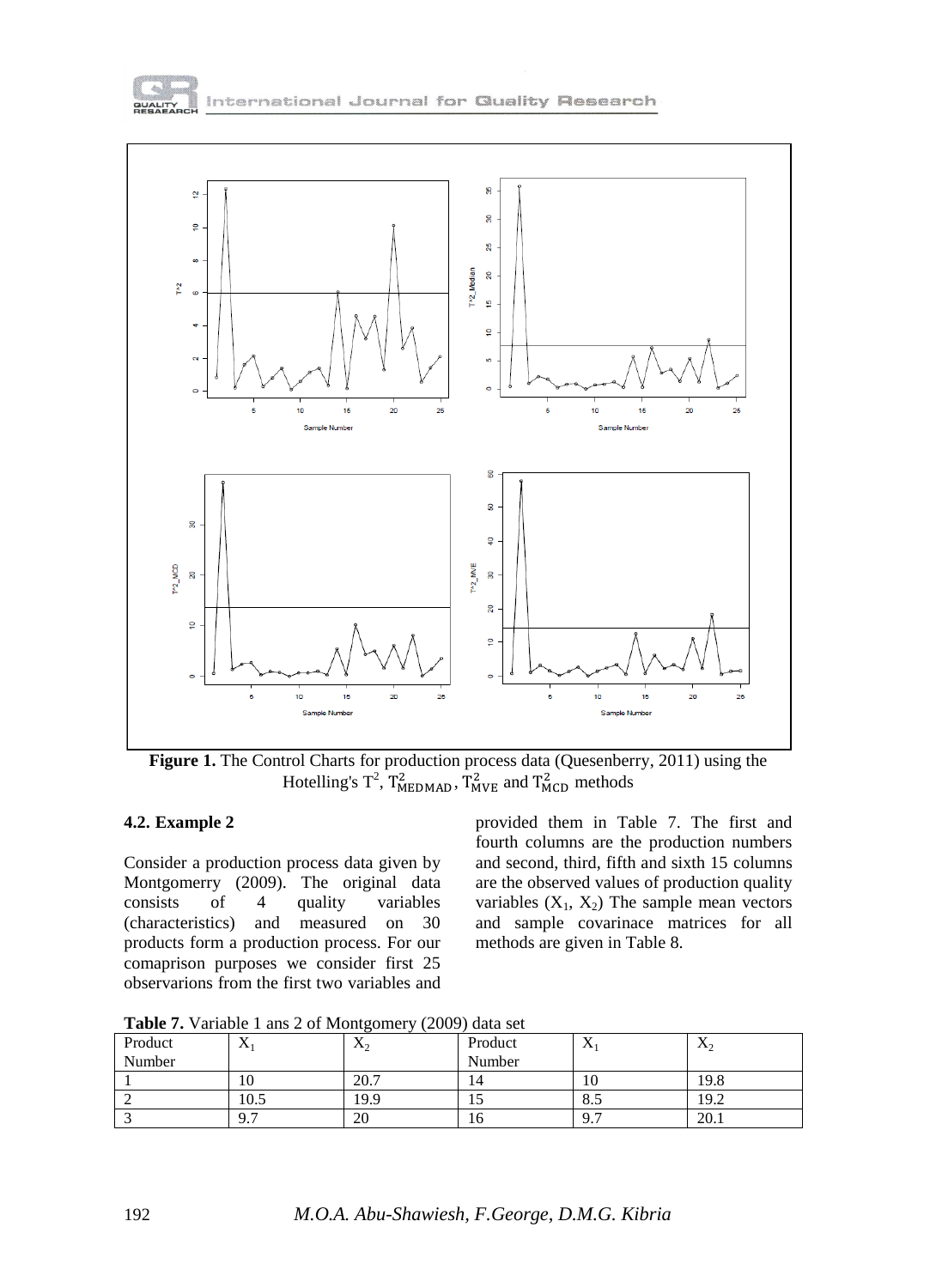**QUALIT** 

|    | 9.8  | 20.2 | 17 | 8.3  | 18.4 |
|----|------|------|----|------|------|
|    | 11.7 | 21.5 | 18 | 11.9 | 21.8 |
| 6  | 11   | 20.9 | 19 | 10.3 | 20.5 |
|    | 8.7  | 18.8 | 20 | 8.9  | 19   |
| Q  | 9.5  | 19.3 | 21 | 9.9  | 20   |
|    | 10.1 | 19.4 | 22 | 8.7  | 19   |
| 10 | 9.5  | 19.6 | 23 | 11.5 | 21.8 |
| 11 | 10.5 | 20.3 | 24 | 15.9 | 24.6 |
| 12 | 9.2  | 19   | 25 | 12.6 | 23.9 |
| 13 | 11.3 | 21.6 |    |      |      |

International Journal for Quality Research

| Table 8. Sample mean vector and covariance |  |
|--------------------------------------------|--|
| matrix                                     |  |

| Method                | Mean vector | Covarinace      |
|-----------------------|-------------|-----------------|
|                       |             | matrix          |
| Hotelling $T^2$       |             | 1.381<br>1.752  |
|                       |             | 1.381<br>1.195. |
| $T_{\text{MEDMAD}}^2$ | 9.97        | 0.800<br>1.407  |
|                       |             |                 |
| $T_{MVE}^2$           | 9.965       | 0.956<br>1.051  |
|                       | 20.035      | 0.956<br>0.98   |
| $T_{\rm MCD}^2$       | 9.965       | 0.956<br>1.051  |
|                       |             |                 |

Using  $\alpha = 0.05$ , the upper control limits for the  $T^2$ ,  $T_{\text{MEDMAD}}^2$ ,  $T_{\text{MVE}}^2$  and  $T_{\text{MCD}}^2$  control charts from Table 1 are found to be 5.989, 7.724, 14.257 and 13.480 respectively. The resulting control charts are given in Figure 2. From Figure 2, we can see that the sample number 24 and 25 are out of control by all methods.



**Figure 1.** The Control Charts for production process data (Montgomerry, 2009) using the Hotelling's  $T^2$ ,  $T^2_{\text{MEDMAD}}$ ,  $T^2_{\text{MVE}}$  and  $T^2_{\text{MCD}}$  methods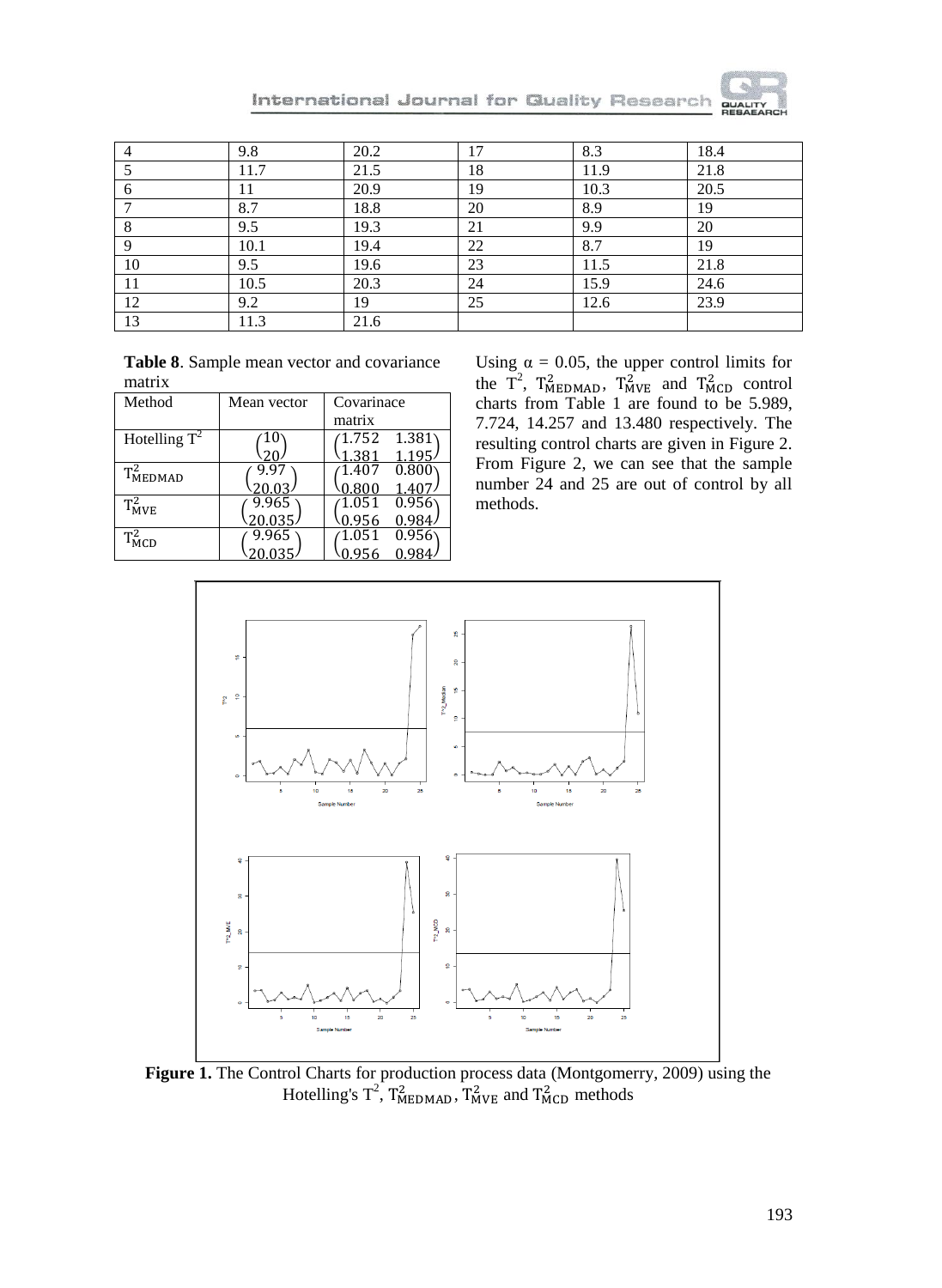

## **5. Conclusions and Further Research**

This paper compared several bivariate control charts which are based on robust estimators as an alternative to the Hotelling's T2 control chart. Since a theoretical comparison is not possible, we have done simulation for three cases: (i) independent variables (ii) correlated variables and (iii) correlated variables and regression outliers. From the simulation study we observed that

the robust methods,  $T_{\text{MEDMAD}}^2$ ,  $T_{\text{MVE}}^2$ ,  $T_{\text{MCD}}^2$ . However, the proposed robust method,  $T_{\text{MEDMAD}}^2$  has the lowest false alarm rate while having the highest power. The research in this paper is limited with two variables and the application of individual observations. The processes with more than two variables and with sub groups might be of interest for the practitioners. Such research possibilities are under our current investigation.

## **References:**

- Abu-Shawiesh, M.O., & Abdullah, M.B. (2001). A new robust bivariate control chart for location. *Communications in Statistics-Simulation and Computation*, *30*(3), 513-529.
- Abu-Shawiesh, M.O., Al-Athari F.M., & Kittani, H.F. (2009). Confidence interval for the mean of a contaminated normal distribution. *Journal of Applied Sciences*, *9*(15), 2835-2840.
- Abu-Shawiesh, M.O., Kibria, B.M.G., & George, F. (2012). A robust bivariate control chart alternative to the Hotelling's T2 control chart. *Quality and Reliablity Engineering International*. In Press. DOI: 10.1002/qre.1474.
- Alfaro, J.L., & Ortega, J.F. (2008). A robust alternative to Hotelling's *T*2 control chart using trimmed estimators. *Quality and Reliability Engineering International*, *24*(5), 601-611.
- Alfaro, J.L., & Ortega, J.F. (2009). A comparison of robust alternatives to Hotelling's *T*2 control chart. *Journal of Applied Statistics*, *36*(12), 1385-1396.
- Alt, F.B. (1985). Multivariate quality control. In S. Kotz & N. Johnson (Eds.), *The Encyclopedia of Statistical Sciences*, *Volume 6* (110-122). New York : John Wiley & Sons..
- Brooks, A. (1985). Heat treating shows why SPC is no cure-all for manufacturers. *Production Engineering*, *32*(9) 66-77.
- Crosier, R.B. (1988). Multivariate generalizations of cumulative sum quality schemes. *Technometrics*, *30*(3), 291-303.
- Hawkins, D.M. (1980). *Identification of Outliers*. New York: Chapman and Hall, Ltd.
- Hubert, M., & Engelen, S. (2007). Fast cross-validation of high-breakdown resampling algorithms for PCA. *Computational statistics & data analysis*, *51*(10), 5013-5024.
- Jensen, W.A., Birch, J.B., & Woodall, W.H. (2007). High breakdown estimation methods for phase I multivariate control charts. *Quality and Reliability Engineering International*, *23,*  615-629.
- Johnson, M.E. (1987). *Multivariate statistical simulation*. New York: John Wiley & Sons.
- Liu, R.Y. (1995). Control charts for multivariate processes. *Journal of the American Statistical Association*, *90*(432), 1380-1387.
- Montgomery, D.G. (2009). *Introduction to Statistical Quality Control*. Wliey, New York.
- Oyeyemi, G.M. & Ipinyomi, R.A. (2010). A robust method of estimating covariance matrix in multivariate data analysis. *African Journal of Mathematics and Computer Science Research*, *3*(1), 001-018.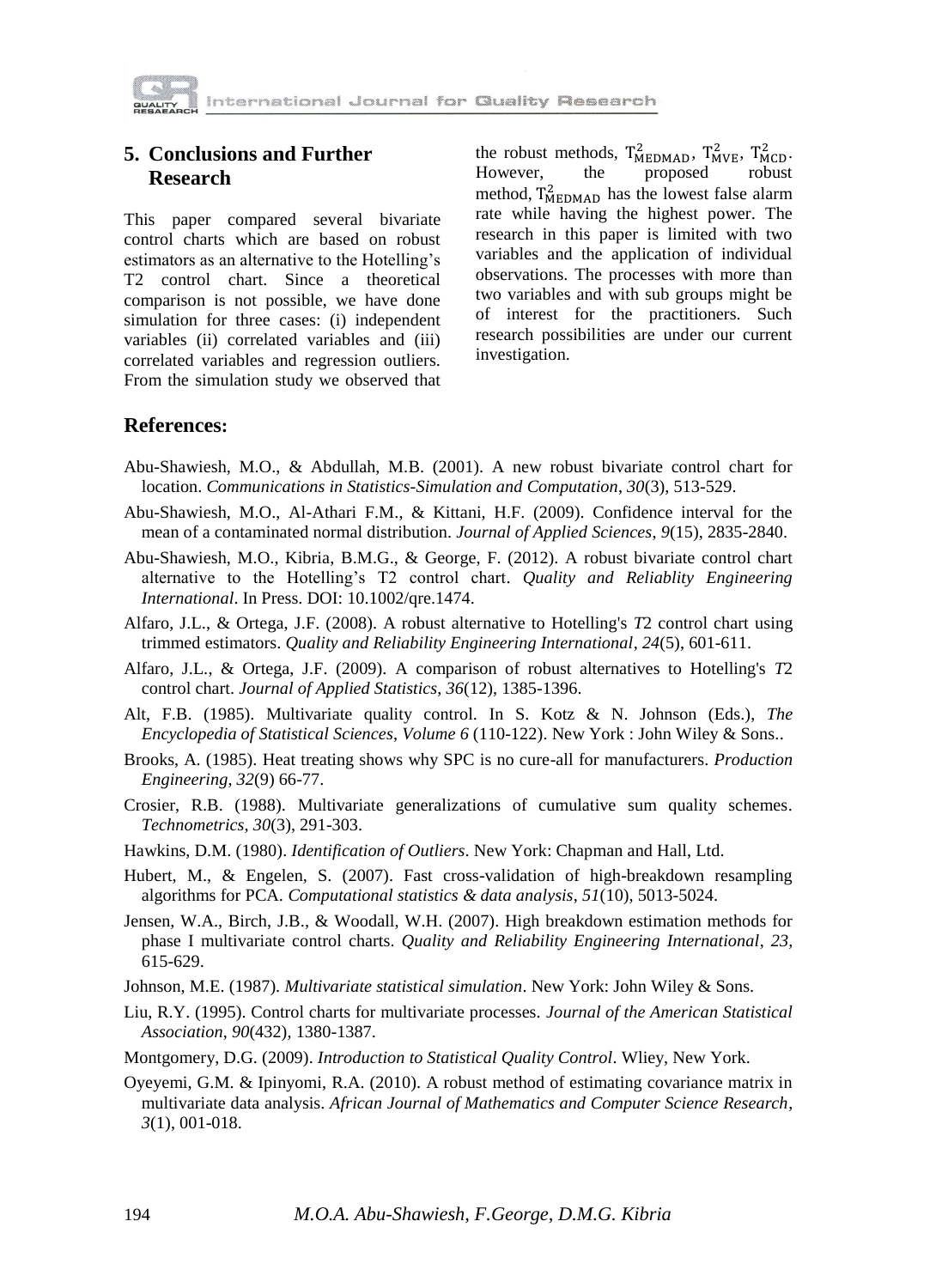

- Quesenberry, C.P. (2001). *The multivariate short-run snapshot Q chart. Quality Engineering*, *13*(4), 679-683.
- Rousseeuw, P.J. & van Zomeren, B. (1990). Unmasking multivariate outliers and leverage points. *Journal of the American Statistical Association*, *85*, 633-639.
- Rousseeuw, P.J., & Leroy, A.M. (2003). *Robust Regression and Outlier Selection*. Wiley, New York.
- Sullivan, J.H., & Woodall, W.H. (1996). A comparison of multivariate control charts for individual observations. *Journal of Quality Technology*, *28*(4), 398-408.
- Surtihadi, J. (1994). *Multivariate and Robust Control Charts for Location and Dispersion*. Ph. D. Dissertation. Department of Decision Sciences and Engineering Systems, Rensselaer's School of Engineering, Rensselaer Polytechnic Institute, Troy, New York, U.S.A.
- Vargas, J.A. & Lagos, C.J. (2007). Comparison of multivariate control charts for process dispersion. *Quality Engineering*, *19*, 191-196.
- Vargas, J.A. (2003). Robust Estimation in Multivariate Control Charts for Individual Observations. *Journal of Quality Technology*, *35*, 367-376.
- Wilcox, R.R., & Keselman, H.J. (2003). Modern robust data analysis methods: measures of central tendency. *Psychological Methods*, *8*, 254-274.
- Woodall, W.H., Spitzner, D.J., Montgomery, D.C., & Gupta, S. (2004). Using Control Charts to Monitor Process and Product Quality Profiles. *Journal of Quality Technology*, *36*(3), 309- 320.

**Moustafa Omar Ahmed Abu - Shawiesh** Hashemite University Faculty of Science, Department of Mathematics Zarqa 13115 Jordan [mabushawiesh@hu.edu.jo](mailto:mabushawiesh@hu.edu.jo)

**Florence George** Florida International University Modesto A. Maidique Campus, Department of Mathematics and Statistics Miami, FL 33199 USA [kibriag@fiu.edu](mailto:kibriag@fiu.edu)

**B. M. Golam Kibria** Florida International University Modesto A. Maidique Campus,

Department of Mathematics and Statistics Miami, FL 33199 USA